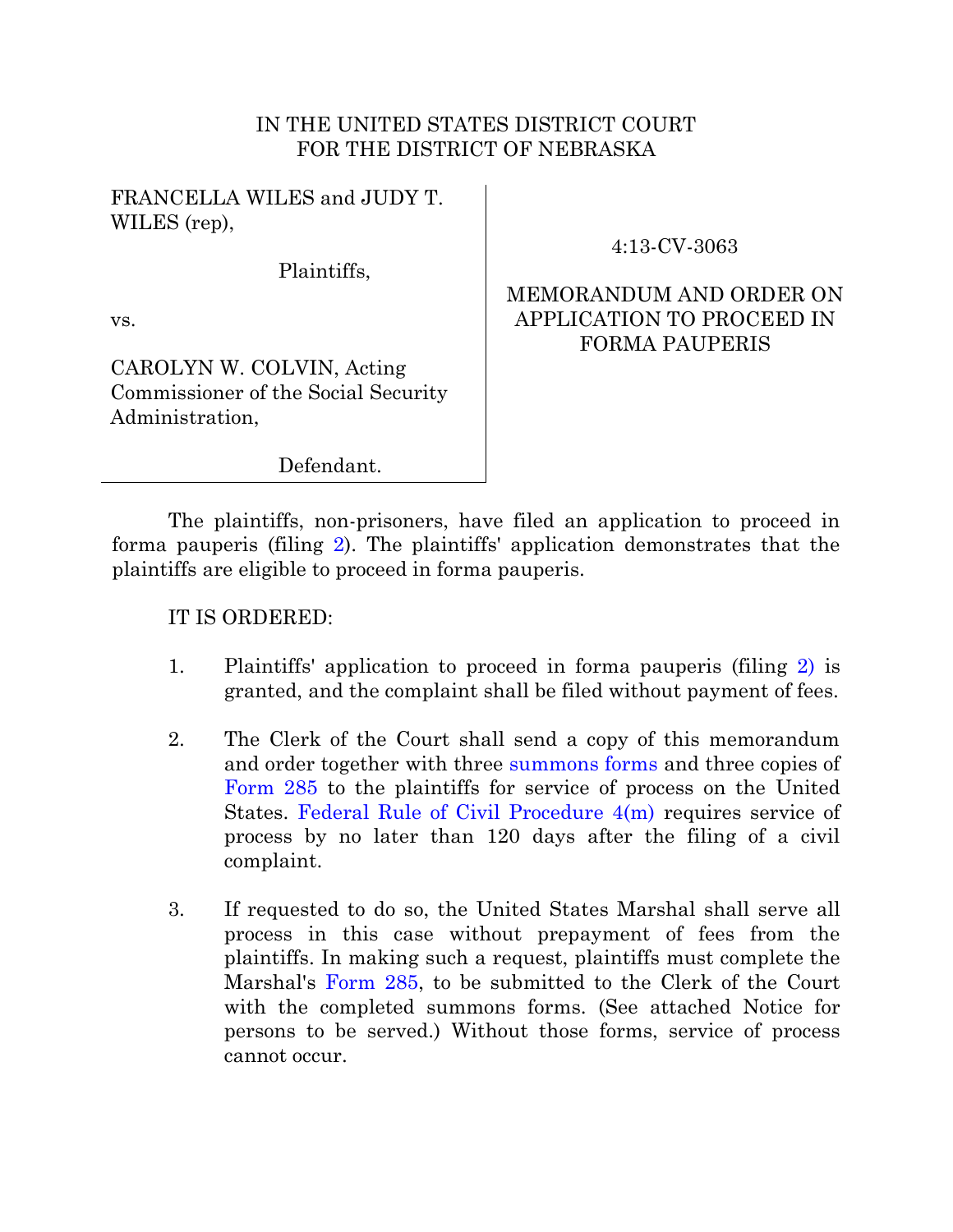- 4. Upon receipt of the completed summons forms and USM-285 forms, the Clerk shall sign the summonses and forward them, together with copies of the complaint, to the U.S. Marshal for service on the United States.
- 5. This order is entered without prejudice to the Court later entering an order taxing costs in this case. No one, including any plaintiff, is relieved by this order from the obligation to pay or to reimburse taxable costs after this action is over.

Dated this 21st day of March, 2013.

BY THE COURT:

John M. Gerrard United States District Judge